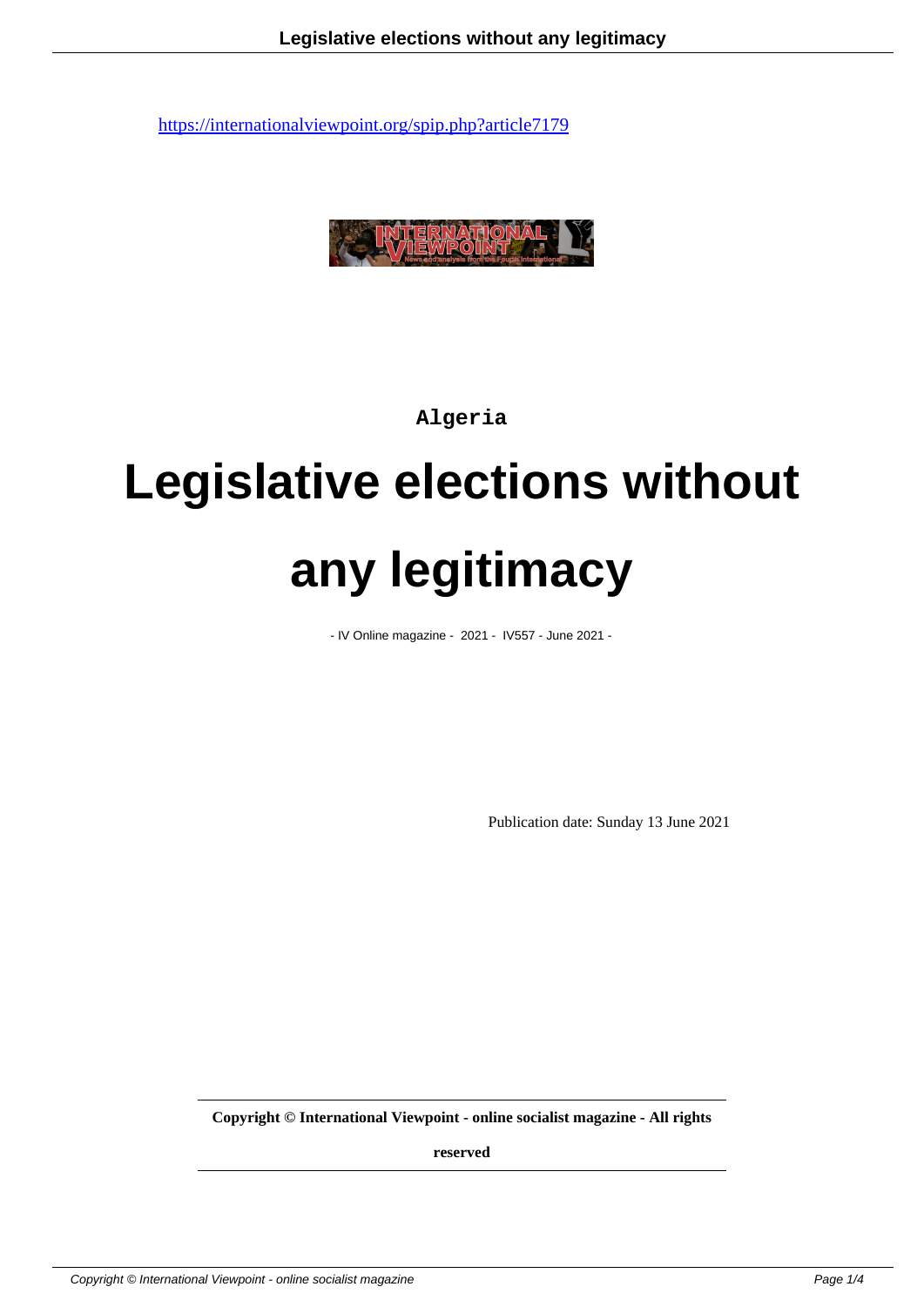**The legislative elections of 12 June, like the presidential elections of 12 December 2019, constitute a passage in force for the continuity of the regime. Because the 22 February movement raises the question of popular sovereignty on political, economic and social issues.**

The regime is not hegemonic over society. In two years, it has not succeeded in building a social base or a new political apparatus. It has only recycled the old FLN and RND members, the old caciques of the system, with a few new faces but linked to the clientelist networks of the regime.

#### **Repression everywhere**

To impose its electoral roadmap, it resorted to an unprecedented repression, and created a climate of terror in society. After a year of interruption of the movement because of Covid, it had counted on the movement not resuming. But since last February, there has been a resumption of the movement. It is true that it is not as big as before, but Fridays have resumed in most of the departments. This has pushed the authorities to start a process of repression. The regime in power has a legitimacy deficit.

It has therefore chosen repression as a response, as a way of managing popular demands.

The repression did not only affect the Hirak, but the whole social movement: the firemen's strike, the education workers' strike, etc. They were afraid that there would be a conflict between the two movements. They were afraid that there would be a junction between the popular movement and the social movement.

The population is experiencing an unprecedented social crisis: redundancies, job cuts in the context of Covid, even if deindustrialization has been a policy since Bouteflika. They have transformed the Algerian economy into an ecomomic import mode and broken the national productive sector.

For the population, after two years, there is no defeat, but there is a lot of questioning, drawing back. Is Friday enough, why march on Friday and not on other days, what are our objectives? The rejection of the system is intact and structural. 2019 has created a rupture between the population and the central regime.

#### **Indifference to the elections**

The process of terrorization is impressive. Since the beginning of the electoral campaign, there have been more than 2,000 arrests, more than 226 people imprisoned, especially young activists, and bans on all militant activities. On 10 June, the Penal Code was amended to introduce activities that can be characterised as terrorist, such as political organizations aiming to challenge the current governance system. Kabyle organisations such as the MAC and Islamist organisations such as Rachad are labelled as terrorists even though they are not really organizations that participate in the Hirak movement.

Those who prevent the election or try to dissuade people from voting are punishable by law - they are liable to 20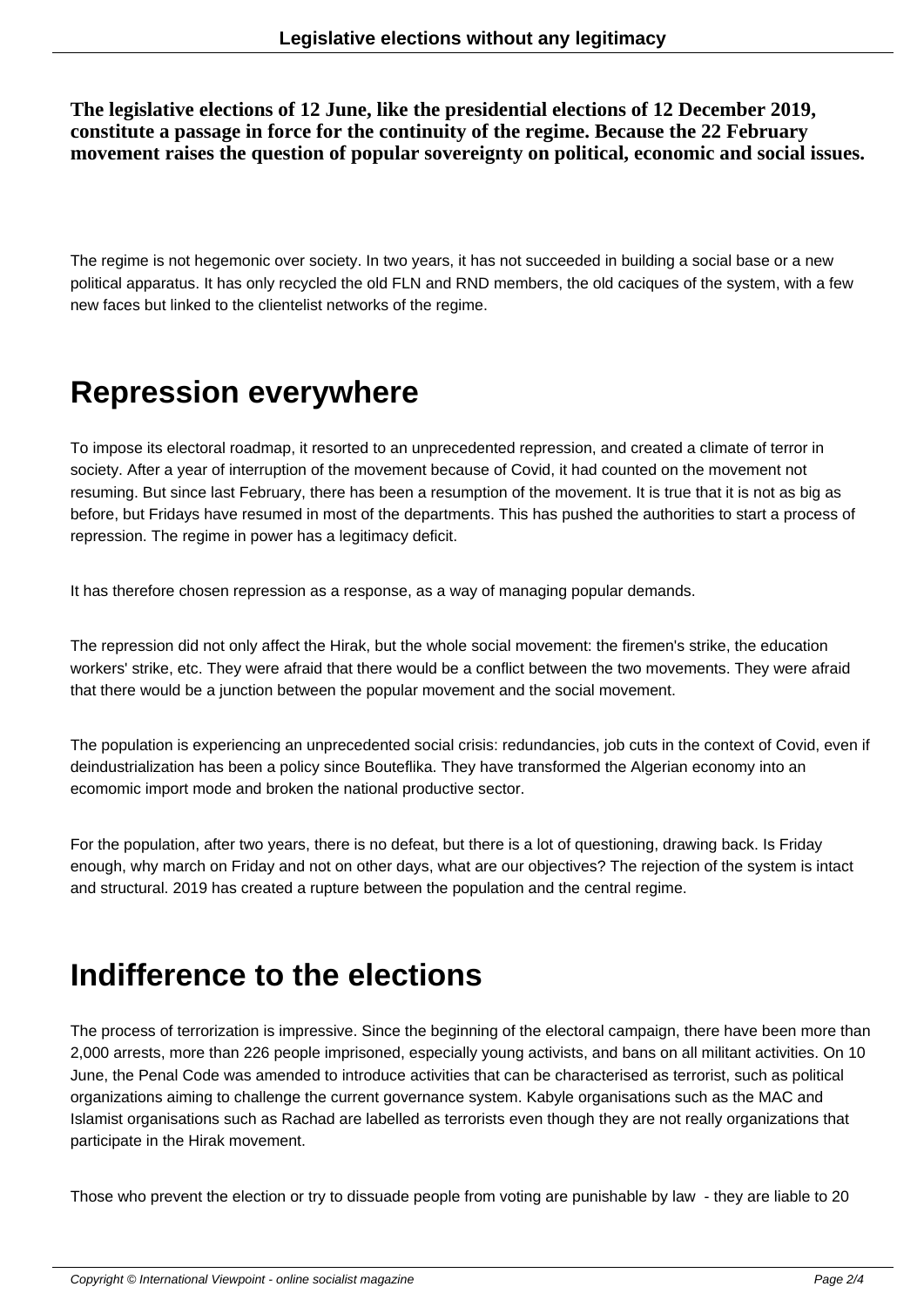years in prison.

Concerning the legislative elections, in the usual departments, especially in Kabylia and the neighbouring departments, there are very few voters. In Bejaïa, for example, they announced 4,000 voters out of 500,000 voters. They tried to open the polling stations this morning, but without success. Often it is the forces of order, army and police, who vote, almost secretly.

The turnout is very low.

At the national level, they announced a 10% turnout at 1pm and 14.5% at 4pm, which represents about 2.2 million voters out of a total electorate of 24.5 million.

### **Building an anti-repression front**

We always put forward the same orientation: any revolution must be organized at the base, where we must discuss how to confront repression, what system we want to build... If we don't have this organization at the base, the representatives will be designated by the bourgeois media, by the spheres close to power. It is from there that we can provide the movement with a democratic and social platform that is the outline of the new system we want to build. Try to link up with all the social and democratic movements. So we have this triptych: self-organization, joining the social and popular movement, a sovereign constituent assembly that is the emanation of the needs of the population at the base.

For the past two months, the PST has been fighting to build an anti-repression front. The PST itself is threatened with dissolution, as are many other organizations: all those involved in the PAD (Pact for Democratic Alternative) have been threatened with dissolution, and proceedings against some have been initiated at the Council of State. They have also put pressure on associations, such as SOS Bab el Oued or RAJ. They have arrested many activists who are active in the field. A leader of the MDS was arrested at his bus stop.

We consider that in the face of the terror that they want to impose, we need a front against repression, as broad as possible, with all the forces and all the groups that want to resist. Freedoms are precious, for the workers, for the popular camp.

When we build these fronts against repression, our aim is also that the young people who gather, who discuss, take advantage of it to build nuclei of self-organization. Because self-organization only comes from the concrete needs of the popular masses, it's not a slogan that doesn't fit the reality, the dynamics of society.

## **The regime is illegitimate**

A few days ago, President Tebboune said that participation would be massive and now he says that the important thing is just to have organized the vote, that the participation rate is secondary! This is a statement worthy of dictators: the democratic minimum of a president would be to worry about establishing his legitimacy.

Now he says that the minority must respect the majority. But who is the majority? It is those who did not vote! Yes, the majority has not been respected: a minority decides for the majority of Algerians, who reject the elections. It is time to cancel all the elections that have no value for the people, no legitimacy.